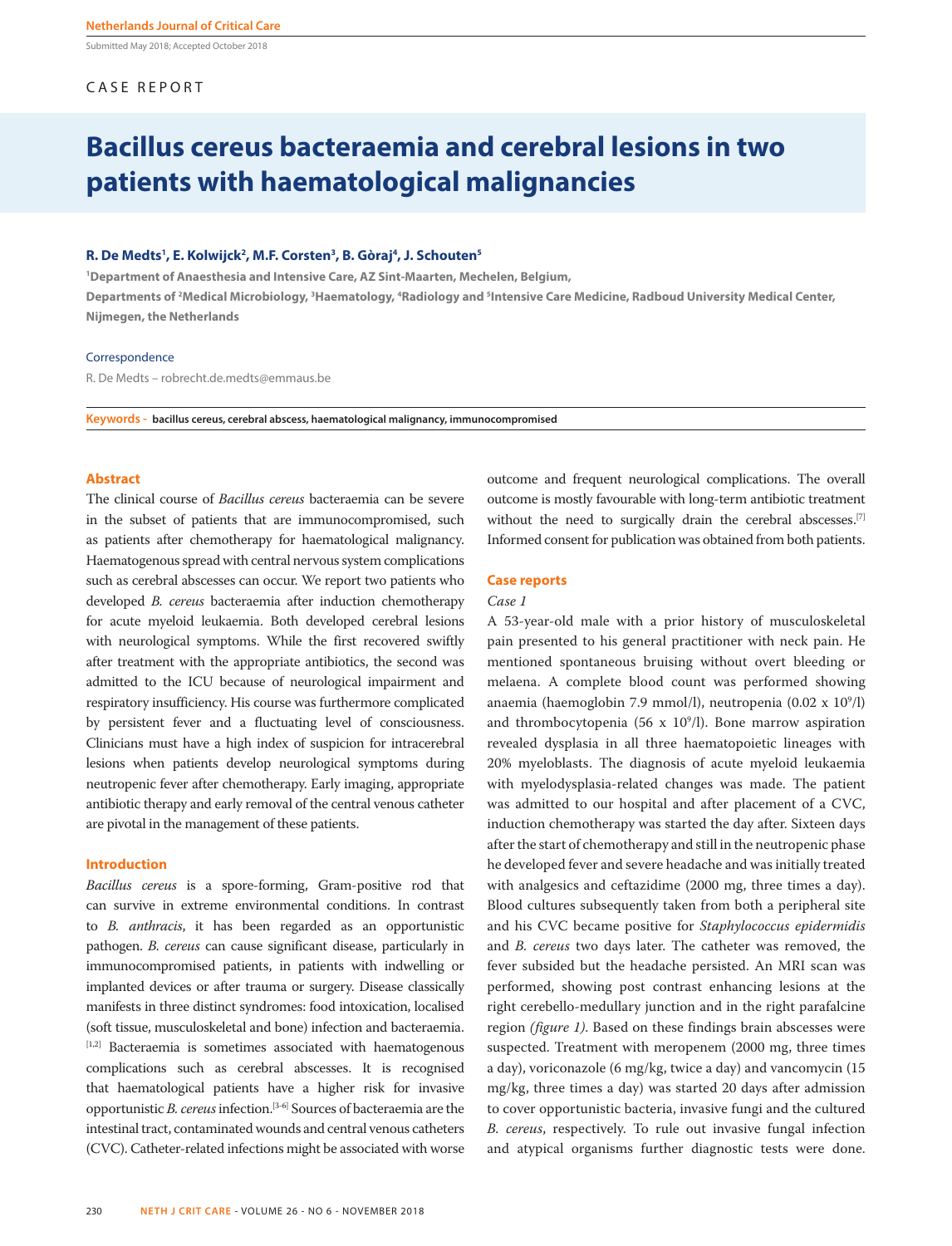

**Figures 1.** T1-weighted MRI images after intravenous contrast and multiplanar reconstruction showing post contrast enhancing lesions at the right cerebello-medullary junction (a) and right parafalcine region (b)

PCR analysis and culture of cerebrospinal fluid taken on day 20 remained negative; thoracic CT could rule out invasive aspergillosis and nocardiosis. All blood cultures taken after day 20 remained negative throughout. It was decided to treat the patient conservatively because of his multiple lesions and the greater risk of wound infections during the neutropenic phase. The antimicrobial therapy was de-escalated to meropenem (2000 mg, three times a day) and it was decided to switch to ciprofloxacin (750 mg, twice a day) as soon as bone marrow repopulation took place. The patient returned home on day 35 after admission. A follow-up MRI showed the parafalcine lesion had decreased in size and the cerebellar lesion had disappeared. The total duration of antibiotic treatment was eight weeks. No neurological complications or positive cultures for *B. cereus* were observed during a second round of chemotherapy and subsequent allogeneic stem cell transplantation.

#### *Case 2*

A 57-year-old male patient with a prior history of cerebral palsy and right-sided Erb's palsy presented to his general practitioner with dyspnoea on exertion and an increased bleeding tendency. A complete blood count was performed and showed anaemia (haemoglobin 5.2 mmol/l), neutropenia  $(0.00 \times 10^9/l)$  and thrombocytopenia (64 x 109 /l). Bone marrow aspiration revealed 95% monomorphic blasts with morphology suggestive of acute myeloid leukaemia with maturation. The patient was admitted to our hospital and induction chemotherapy was started on day 2. Three days after the start of therapy he developed neutropenic fever and ceftazidime (2000 mg, three times a day) was empirically started along with corticosteroids.

An indwelling central venous catheter was removed and later replaced because of positive blood cultures for coagulase negative staphylococci. Because of increasing fever and isolation of *Pseudomonas aeruginosa* from rectal swabs, therapy was escalated to meropenem (1000 mg, three times a day) on day 13. Blood cultures taken from the CVC as well as from peripheral blood grew *B. cereus*, initially reported sensitive to meropenem. The indwelling catheter was removed once

again. Shortly thereafter, the patient was found on the ground alongside his bed. He had a reduced level of consciousness with verbal perseveration and agitation and was admitted to the ICU. Because the fall took place while the patient was severely thrombopenic, a CT scan of the brain was performed and ruled out intracranial haemorrhage. However, it showed three supratentorial lesions suspect for abscesses, chloroma or distal metastasis of another tumour. The cultured *B. cereus* was reported resistant to meropenem, and high-dose ciprofloxacin (400 mg, three times a day) was started. Flow cytometry on cerebrospinal fluid did not detect leukaemic blastocytes. Although it was obtained only 24 hours after starting effective antibiotic therapy the cerebrospinal fluid culture taken on day 18 remained negative. As in case 1, the patient was treated conservatively because there were multiple lesions and because of the greater risk of wound infections during the neutropenic phase. The patient was sedated and intubated and an MRI scan was performed 15 days after starting initial antimicrobial therapy *(figure 2)*. It showed ring enhancing lesions in the right thalamus, the right frontoparietal cortex and the left pons. Several complications occurred during his ICU stay. He was extubated



**Figures 2.** T1-weighted MRI images after intravenous contrast and multiplanar reconstruction showing ring enhancing lesions in the left pons (a) and right thalamus (b)

and reintubated several times because of his fluctuating level of consciousness, delirium, suspected obstructive sleep apnoea syndrome and morbid obesity. Because of persisting fever he was empirically treated for a suspected ventilator-associated pneumonia with additional piperacillin-tazobactam (4500 mg, three times a day) for five days, trimethoprim-sulfamethoxazole (1920 mg, three times a day) for four days and voriconazole (400 mg twice a day) for seven days. His fever never subsided but microbiological analysis of a bronchoalveolar lavage sample remained negative for *Pneumocystis jirovecii, Aspergillus* or any other microorganism. As a diagnosis of exclusion, this persistent fever was attributed to the immune reconstitution inflammatory syndrome. Forty-five days after induction chemotherapy, bone marrow testing showed complete remission. The total duration of antibiotic treatment was eight weeks. The patient could leave the ICU approximately one month after admission. A followup MRI was performed and showed a reduction in size of the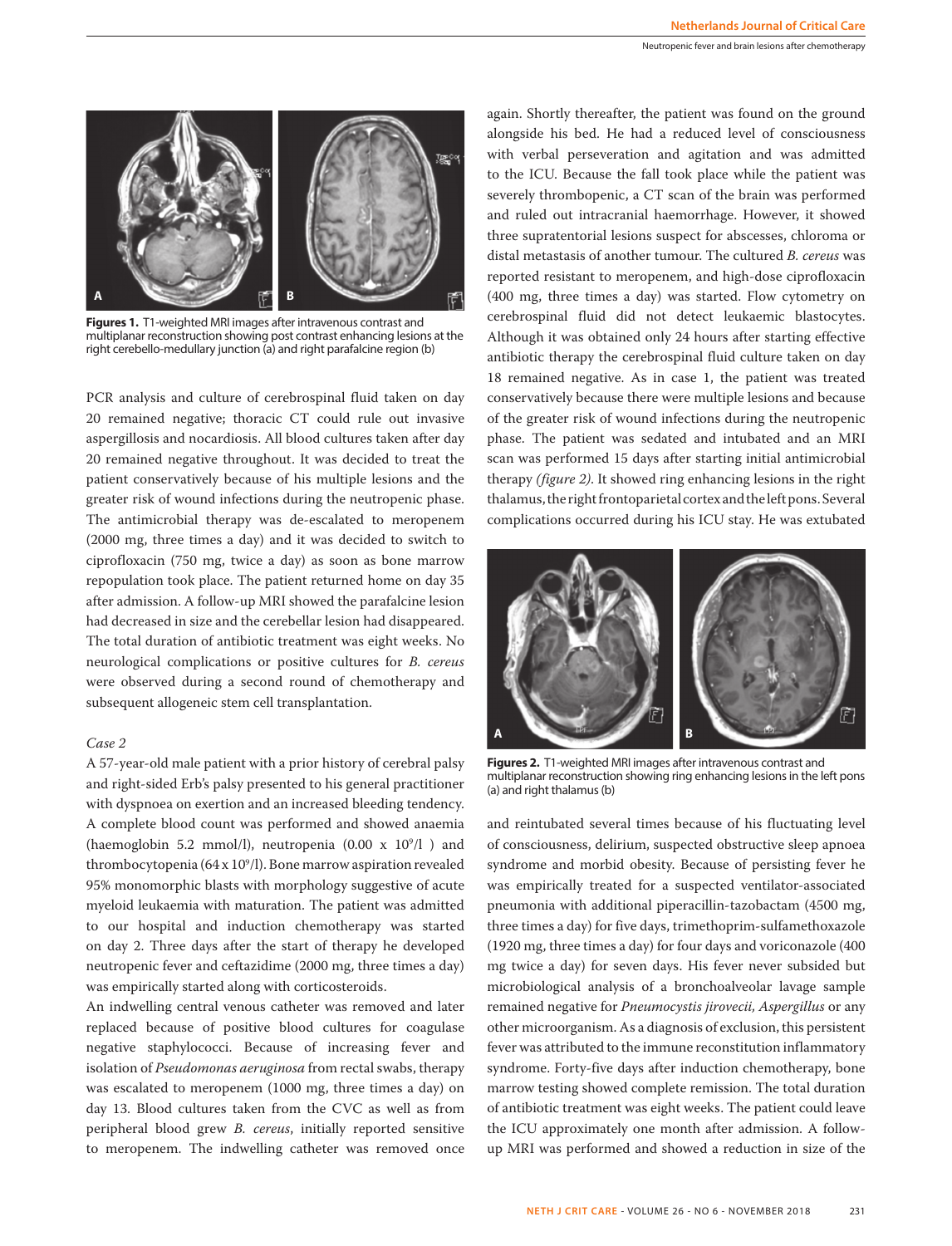Neutropenic fever and brain lesions after chemotherapy

known intracerebral lesions and the surrounding perilesional oedema. Since then neurological recovery has been almost complete.

#### **Discussion**

These two cases illustrate the suspected ability of *B. cereus* to invade the central nervous system (CNS) and produce cerebral lesions in patients with haematological malignancies after chemotherapy. In small case series, the incidence of immunocompromised patients with *B. cereus* bacteraemia developing meningitis or abscess formation was 33% to 50%.<sup>[5-8]</sup> In hospitals, *B. cereus* spores can contaminate the environment, such as wards and operating rooms, and subsequently colonise the skin, catheters and the intestinal tract of patients. Haematological patients are a classic risk group for *B. cereus* bacteraemia due to a compromised mucosal barrier and lack of immune response after high-dose chemotherapy.[9] There is a clear association between mucositis and neutropenic enterocolitis and *B. cereus* bacteraemia.[7,9,10] Intravascular catheters are another important risk factor for *B. cereus* bacteraemia in haematological patients due to a break in the skin barrier and the ability of *B. cereus* to produce biofilms and adhere to foreign bodies.<sup>[1,11]</sup> Besides our two cases, several other case reports and case series highlight the specific ability of *B. cereus* to invade the CNS and produce cerebral abscesses.[7,10,12] The pathogenesis of CNS invasion is unknown but the clear association with bacteraemia points to a haematogenous route of infection. An interesting observation is that CNS involvement seems to be more common in haematological patients with catheter-related infections while among patients with an uncomplicated course the digestive tract is the most common source of bacteraemia.[7] One possible explanation is there are longer periods of bacteraemia due to biofilm formation in catheter-related infections, hence easier intracerebral dissemination. A paediatric study identified cephalosporin and corticosteroid exposure, neutropenia and intrathecal therapy as risk factors for CNS involvement of *B. cereus*[5] while other authors have described an association with intestinal mucositis.[6] Due to broad-spectrum β-lactamase production, *B. cereus* is usually resistant to β-lactams except for carbapenems.[13] However, resistance to carbapenems as was found in case 2 has been described in the literature.<sup>[14,15]</sup> According to an in vitro antimicrobial susceptibility study, 14% of *B. cereus* isolates tested resistant against meropenem, whereas none of the tested *B. cereus* isolates were resistant to ciprofloxacin, vancomycin or linezolid.[16] First-line antibiotic treatment of patients with febrile neutropenia consists of broad-spectrum β-lactams with antipseudomonal coverage such as ceftazidime or piperacillin-tazobactam. As *B. cereus* is intrinsically resistant to these agents, bacteraemia with *B. cereus* might occur because of selective antibiotic pressure. Positive cultures with *B. cereus* are also frequently regarded as contamination. This may cause appropriate therapy to be started later in the disease process and may predispose these patients to longer periods of bacteraemia and subsequently to easier intracerebral dissemination. The mortality rate reported in *B. cereus* brain abscesses case series is variable, from 10% [7] to case series with mortality rates as high as 42%. [17] Prolonged use of systemic antibiotics is necessary for 6-8 weeks with a high risk of relapse and significant morbidity with abbreviated therapy. No data are available for recommendation of specific dosing regimens or duration of therapy. In most case series, surgical excision of the abscesses was precluded by the number and location of the multiple abscesses although brain and abscess biopsy was critical in establishing the microbiological diagnosis.<sup>[17,18]</sup> Neurosurgical intervention, such as stereotactic aspiration, could be performed for the purposes of identification of the causative pathogen or decompression in selected patients with larger abscesses when antimicrobial agents alone are prone to failure.<sup>[19]</sup> In patients with haematological malignancies after chemotherapy, conservative therapy is often preferred to surgery because of the greater risk of wound infections and compromised wound healing during the neutropenic phase. Guidelines recommend removing a CVC within 72 hours after onset of *B. cereus* bacteraemia<sup>[20]</sup> and studies have indicated that the risk of recurrence is higher if the CVC is retained.<sup>[21,22]</sup>

#### **Conclusion**

When patients with haematological malignancies develop neurological symptoms during neutropenic fever after intensive chemotherapy, clinicians must have a high index of suspicion for intracerebral lesions. Especially *B. cereus* bacteraemia in immunocompromised patients is known to have a complicated course with cerebral abscesses. Early imaging, appropriate antibiotic treatment and removal of the CVC are pivotal in the management of these patients.

#### **Disclosures**

All authors declare no conflict of interest. No funding or financial support was received.

#### **References**

- [1] Kotiranta A, Lounatmaa K, Haapasalo M. Epidemiology and pathogenesis of Bacillus cereus infections. Microbes Infect. 2000;2:189-98.
- [2] Tuazon CU, Murray HW, Levy C, Solny MN, Curtin JA, Sheagren JN. Serious infections from Bacillus sp. JAMA. 1979;241:1137-40.
- [3] Inoue D, Nagai Y, Mori M, et al. Fulminant sepsis caused by Bacillus cereus in patients with hematologic malignancies: analysis of its prognosis and risk factors. Leuk Lymphoma. 2010;51:860-9.
- [4] Cotton DJ, Gill VJ, Marshall DJ, Gress J, Thaler M, Pizzo PA. Clinical features and therapeutic interventions in 17 cases of Bacillus bacteremia in an immunosuppressed patient population. J Clin Microbiol. 1987;25:672.4.
- [5] Gaur AH, Patrick CC, McCullers JA, et al. Bacillus cereus bacteremia and meningitis in immunocompromised children. Clin Infect Dis. 2001;32:1456-62.
- [6] Rhee C, Klompas M, Tamburini FB, et al. Epidemiologic investigation of a cluster of neuroinvasive Bacillus cereus infections in 5 patients with acute myelogenous leukemia. Open Forum Infect Dis. 2015;2:ofv096.
- [7] Tusgul S, Prod'hom G, Senn L, Meuli R, Bochud PY, Giulieri SG. Bacillus cereus bacteraemia: comparison between haematologic and nonhaematologic patients. New Microbe New Infect. 2017;15:65-71.